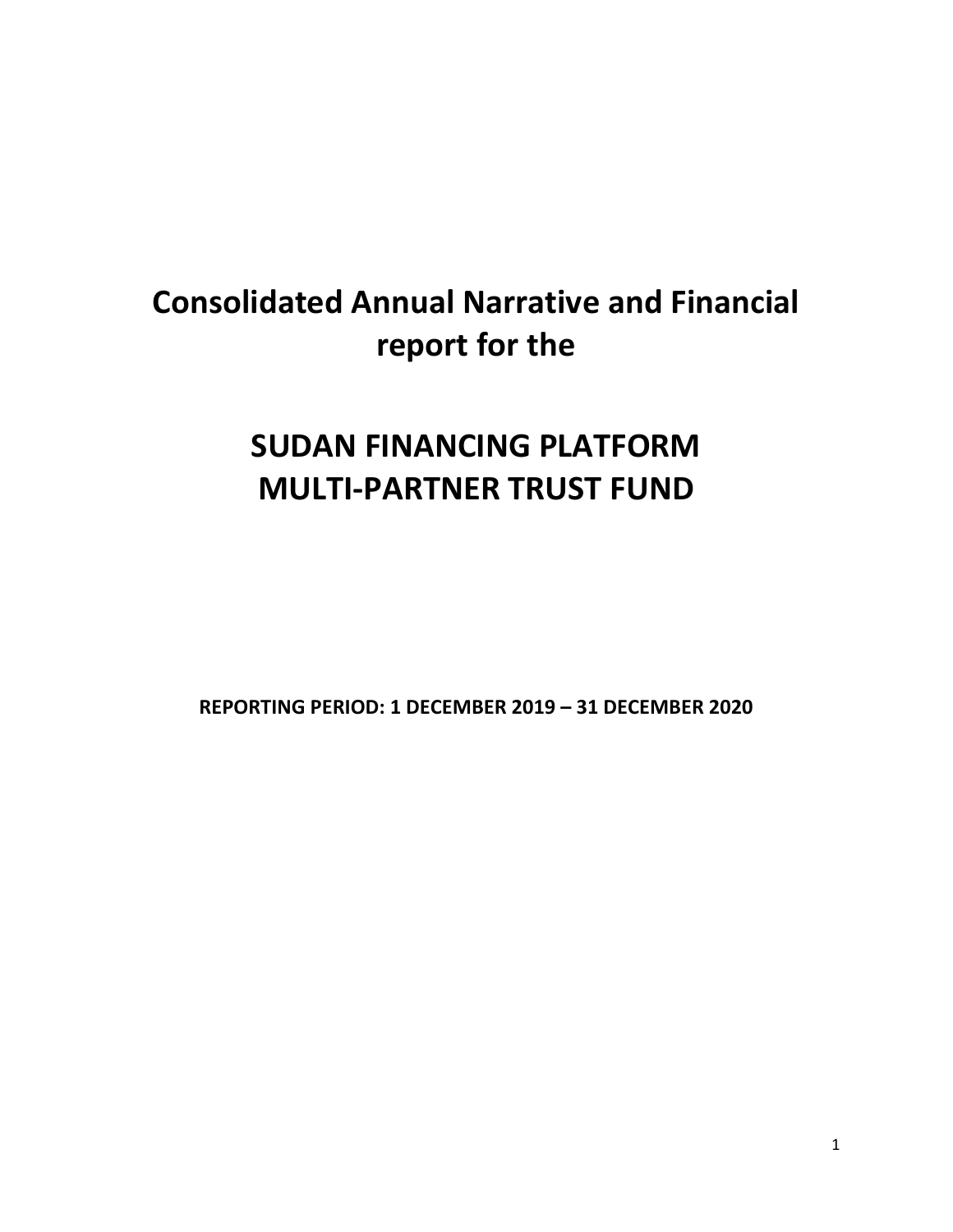## **PARTICIPATING ORGANIZATIONS CONTRIBUTORS**



# **DEFINITIONS**

#### **Allocation**

Amount approved by the Steering Committee for a project/programme.

#### **Approved Project/Programme**

A project/programme including budget, etc., that is approved by the Steering Committee for fund allocation purposes.

#### **Contributor Commitment**

Amount(s) committed by a donor to a Fund in a signed Standard Administrative Arrangement with the UNDP Multi‐Partner Trust Fund Office (MPTF Office), in its capacity as the Administrative Agent. A commitment may be paid or pending payment.

#### **Contributor Deposit**

Cash deposit received by the MPTF Office for the Fund from a contributor in accordance with a signed Standard Administrative Arrangement.

#### **Delivery Rate**

The percentage of funds that have been utilized, calculated by comparing expenditures reported by a Participating Organization against the 'net funded amount'.

#### **Indirect Support Costs**

A general cost that cannot be directly related to any particular programme or activity of the Participating Organizations. UNDG policy establishes a fixed indirect cost rate of 7% of programmable costs.



UNDP UNDP **DEPARTMENT FOR INT'L DEVELOPMENT IN** (DFID)

## **Net Funded Amount**

Amount transferred to a Participating Organization less any refunds transferred back to the MPTF Office by a Participating Organization.

#### **Participating Organization**

A UN Organization or other inter‐governmental Organization that is an implementing partner in a Fund, as represented by signing a Memorandum of Understanding (MOU) with the MPTF Office for a particular Fund.

#### **Project Expenditure**

The sum of expenses and/or expenditure reported by all Participating Organizations for a Fund irrespective of which basis of accounting each Participating Organization follows for donor reporting.

#### **Project Financial Closure**

A project or programme is considered financially closed when all financial obligations of an operationally completed project or programme have been settled, and no further financial charges may be incurred.

## **Project Operational Closure**

A project or programme is considered operationally closed when all programmatic activities for which Participating Organization(s) received funding have been completed.

#### **Project Start Date**

Date of transfer of first instalment from the MPTF Office to the Participating Organization.

#### **Total Approved Budget**

This represents the cumulative amount of allocations approved by the Steering Committee.

# **US Dollar Amount**

The financial data in the report is recorded in US Dollars and due to rounding off of numbers, the totals may not add up.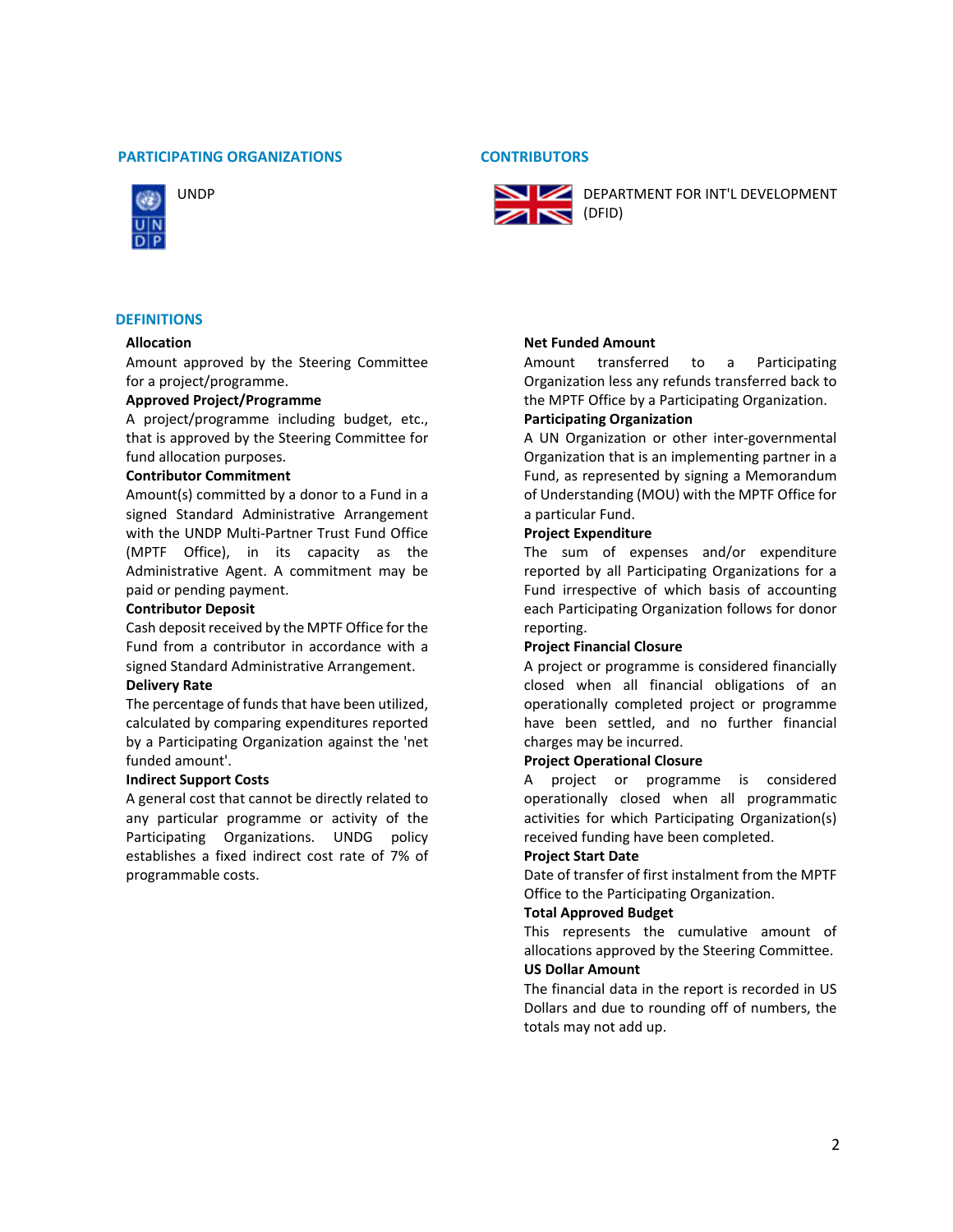# **Review of the the Sudan International Partners Forum (SIPF) Secretariat under the 'Enablers' Window programme**

Period covered: December 2019 until December 2020:

# **1. Main activities / products delivered**

Funding for the SIPF secretariat was officiated in December 2019 and a recruitment process started the same month and resulted in appointing a head of secretariat in March 2020 with a starting date in May 2020. To bridge the gap a part time consultant was hired by the RC/HC to cover the immediate period after the HDPN advisor left the Country in February 2020.

Tangible outputs by the SIPF secretariat facilitating donor collaboration and/or increased aid management effectivities in support of economic and governance reform undertaken by the transitional Government of Sudan:

# **February March 2020: Technical assistance mapping**

The SIPF secretariat coordinated with members of the steering committee a mapping of Technical Advisory Support (either ongoing, under consideration or implemented) provided by the international community to the Transitional Government Institutions of Sudan. The TA mapping was divided into 3 clusters:

- Cluster A ‐ Centre of Government: representing the FFC, Prime Minister Office, Minister of Cabinet Affairs, Chamber of Federal Governance, Ministry of Foreign Affairs, Ministry of Interior, Ministry of Justice, Peace Commission, Election Commission, Human Rights Commission, Transitional Justice Commission, Constitutional Reforms Commission, Women and Gender Commission as well as Civil Service Reform Commission
- Cluster B ‐ Economics & Finance: representing the Minister of Agriculture, Ministry of Finance and Economic Planning, Ministry of Energy and Mining, Ministry of Industry and Trade, Ministry of Labour, Central Bureau of Statistics
- Cluster C ‐ Socio‐Cultural: representing the Minister of [Higher] Education, Ministry of Health, Ministry of Irrigation and Water, Ministry of Religious Affairs, Ministry of Youth and Sports, Ministry of Cabinet Affairs, Ministry of Interior

The mapping exercise was compiled into a google drive file and shared with the SIPF plenary members and Government. See Annex 1.

 **May 2020: Mapping of Humanitarian, Development and Peace programmes in Sudan** An initial exercise to map out contributions across the donor landscape for both Humanitarian and Development/Peace programming was done in by DFID in October/November 2019. In the run up to the Berlin conference the Friends of Sudan requested the assistance of the SIPF to provide the actual donor programme funding as of May/June 2020 for comparisons at the stage of the pledging conference. *Annex 1 and Annex 2*

# **June 2020**: **CSO mini conference**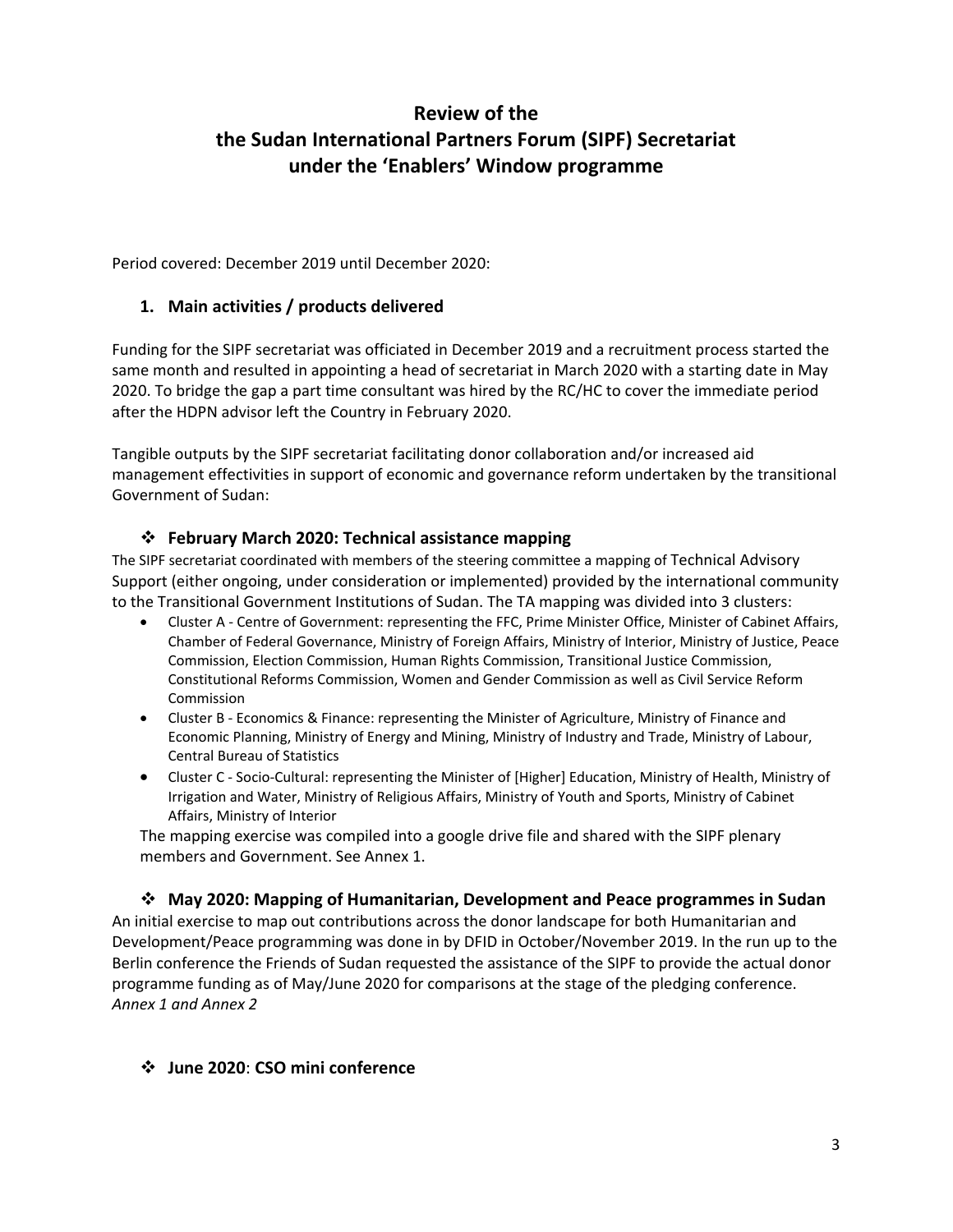Organise meeting of representatives of national CSO's to discuss governance priorities prior to Berlin conference. The co‐organisers of the conference emphasised national Civil Society voices to be heard during the live stream. SIPF secretariat organised a mini conference on Sunday 21 June, chaired by the RC/HC and co-chaired by the UNOPS Country representative. A summary of the conference with civil society statements was streamed during the conference of 25 June.

# **June 2020: Berlin pledges**

Mapping of support pledges for the Family support programme during the Berlin donor conference and comparing these with earlier pledges. SIPF secretariat and co-host (EU Brussels, MoFa Berlin and UN New York) tracked and confirmed real time pledges made. These pledges were compared with the results of the mapping exercise.

# **3. Governance and oversight of MPTF as implemented**

In the Sudan Financing Platform ToR of 27 November 2019 under article 5.1.1, the role of the MPFT Steering Committee is described as providing strategic guidance and general supervision of the MPTF. It is co-chaired by the SIPF Co-chairs including the UN Resident Coordinator, donor representative and an INGO representative. In addition, the MPTF Steering Committee comprises three United Nations agencies members of the SIPF Steering Committee, major donors to the MPTF and MPTFO as ex‐officio member; adjusted as appropriate by the MPTF Steering Committee, in line with the principles of ownership, inclusions, balanced representation and manageable size for decision‐making. The Steering Committee met in principle once a months or more often if deemed necessary by the co‐chairs. As the MPTP currently has only one workstream; the SIPF Secretariat, the SC is de‐facto the same for both committees.

# **4. MPTF enlarged to incorporate new funding window**

The "Peacebuilding and Stabilization" Window of the Multi‐Partner Trust Fund (MPTF) Sudan Financing Platform will support peacebuilding and stabilization efforts in line with the mandate given by the Security Council Resolution 2524 (2020) which established the United Nations Integrated Transition Assistance Mission for Sudan (UNITAMS).

The programmatic framework for the Window will be through the «Sudan Peacemaking, Peacebuilding and Stabilization Programme (SPPSP)» framework presently under development. Its work will support four distinct programmatic areas in line with Security Council resolution 2524 (2020), which mandated UNITAMS to have the following strategic objectives, in full accordance with the principles of national ownership.

# **5. Engagement with Transitional Government of Sudan in Sudan National Development Forum**

Engagement of the Transitional Government feature continuously on the agenda of the SIPF Steering Committee. Meeting were held with the Ministry of Finance and Planning and the Aid Coordination Unit, which is a separate Department within the Ministry, on how international cooperation can be structured to efficiently. Including which ministries, department in the Prime Minister's Office will be involved. Additionally, the SIPF secretariat gathered examples of other countries (e.g. Uganda, Rwanda, Ethiopia)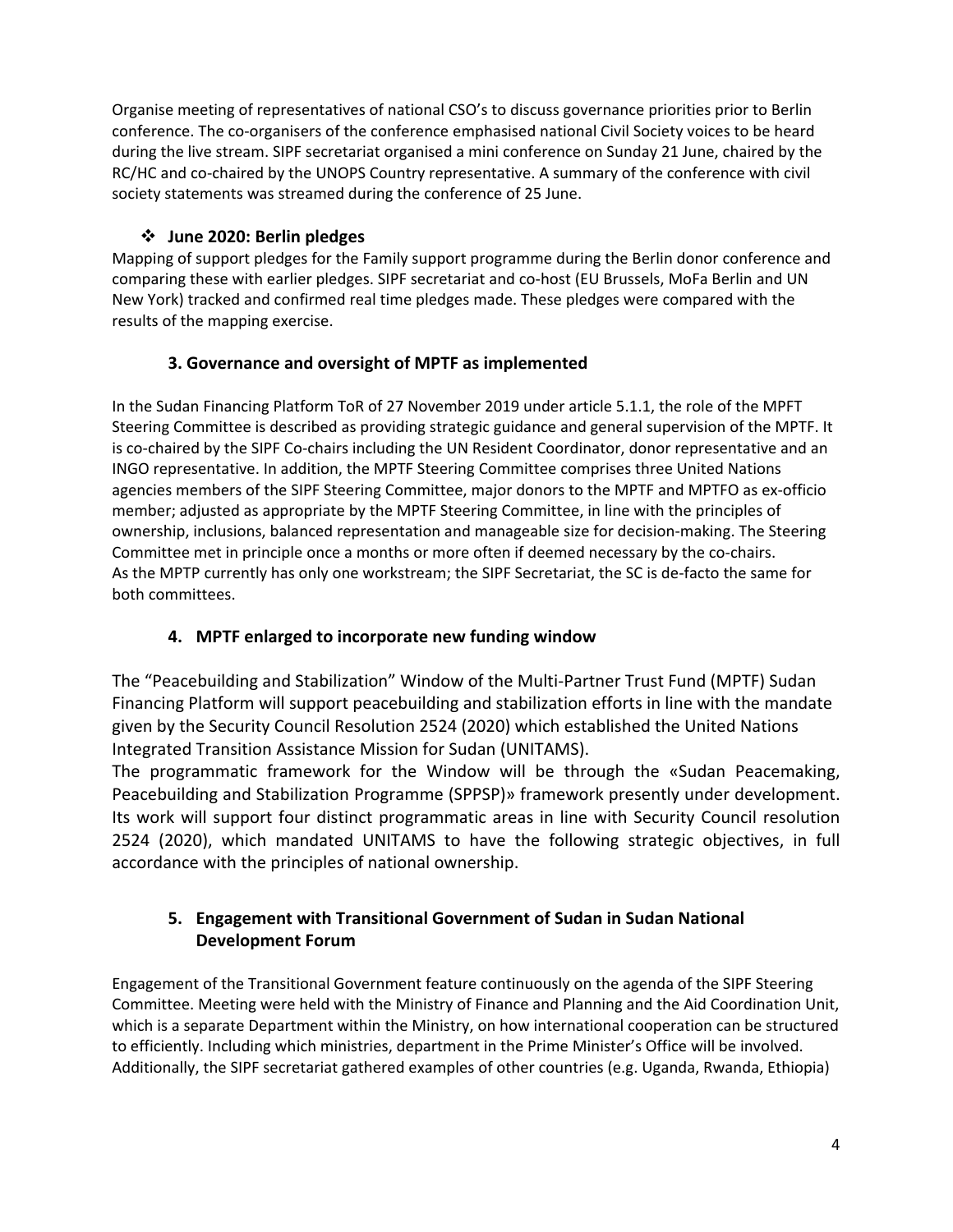on Aid Coordination between respective Governments and the International Community. The RC/HC, Mr. Babacar Cissé proposed in December 2020 a new Aid Coordination Structure in which the Government would be represented on all levels.

The structure and draft ToR are currently sent out for consultation with Heads of Mission for finalization. Next steps include Government consultation and preparation of launch meeting.

# **6. Risks assessed**

Continued political uncertainty and re‐shuffling on decision making level within the transitional Government and focus on acute humanitarian issues hampers establishing of the Aid Coordination unit and development dialogue and priority setting by the Government which the SIPF subsequently can support.

The nature of the SIPF is a broad church with different constituencies coming together aligning priorities and coordinating effort to support the transitional government of Sudan, this requires a common set of objectives and workplans. However, due to its broad set up the SIPF much time is spent on process and structure, important for ownership but risks of delay as well.

# **7. Short narrative on lessons learned and areas to improve**

The context of the last 6 months did not favour the workings of the SIPF. Not only did the Covid‐19 pandemic require most attention and resources, also staff changes and long recruitment processes of UNDP resulted in delay of actions. This is exacerbated by the fact that the SIPF started under the previous regime and strategic objectives were development pre‐revolution. As that context dramatically changed also new objectives and workplan need to be agreed upon by the Steering Committee. It is vital that the ideas of what the SIPF is going to do will be clear so these can be operationalized by the Secretariat.

The secretariat started on 1 May 2020 and had to work remotely until half August before allowed entry into Sudan. The work done evolved first around the pledging conference for the Family support programme (see 3) and on the structure of the SC work in terms of agenda for regular meetings, workplans and creating of a meeting space. Essential for the upcoming period are a clear workplan with objectives supported and owned by the Steering Committee and an Aid Coordination Unit functioning in the Government to liaise with.

# **7. Fund financial performance**

This section presents financial data and analysis of the **Sudan Financing Platform Fund** using the pass‐ through funding modality as of 31 December **2020**. Financial information for this Fund is also available on the MPTF Office GATEWAY, at the following address: http://mptf.undp.org/factsheet/fund/4SD00.

# **7.1 SOURCES AND USES OF FUNDS**

As of 31 December **2020**, **1** contributor deposited US\$ **333,600** in contributions. The cumulative source of funds was US\$ **333,600** (see respectively, Tables 2 and 3). Of this amount, US\$ **330,264** has been net funded to **1** Participating Organization, of which US\$ **267,132** has been reported as expenditure. The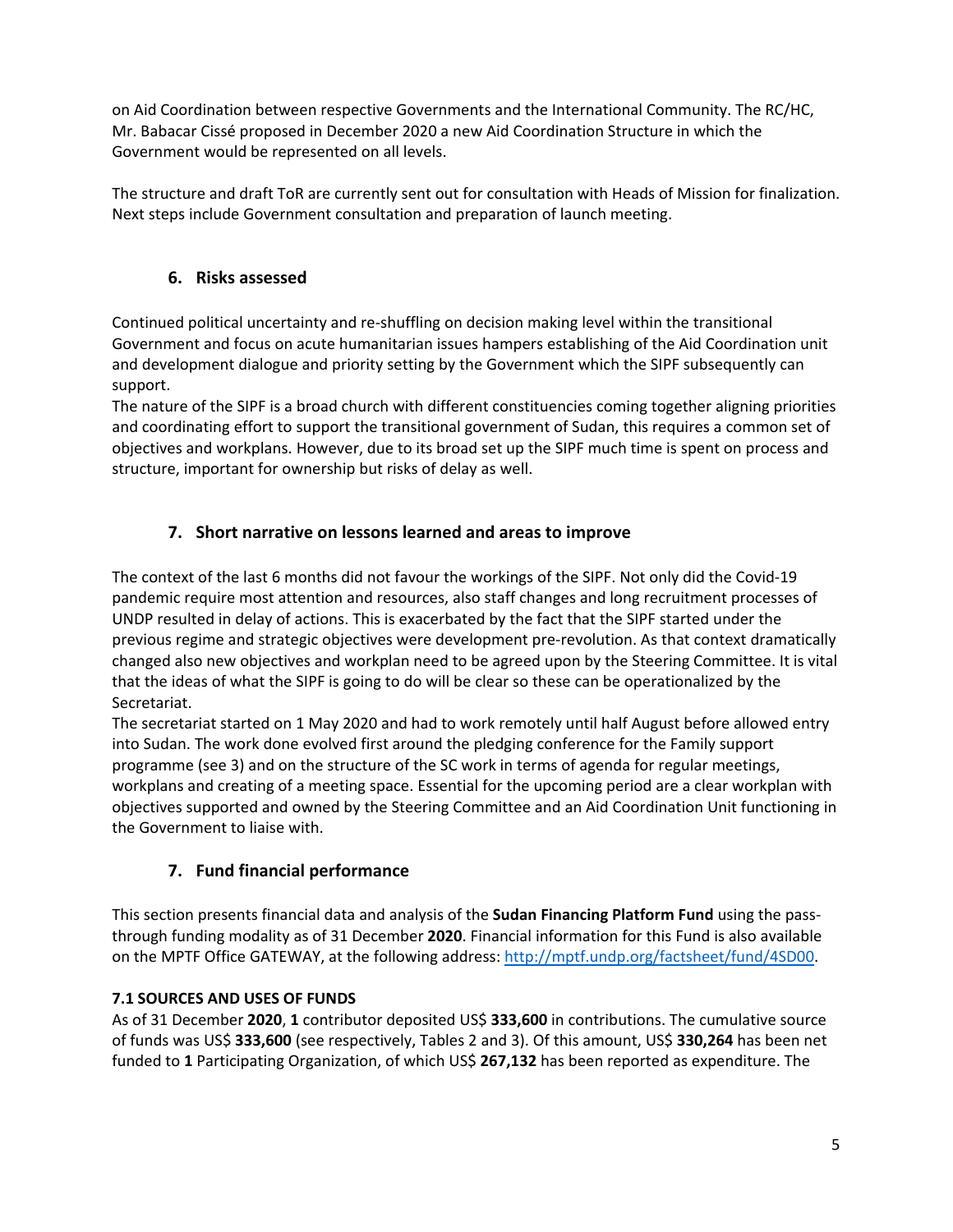Administrative Agent fee has been charged at the approved rate of 1% on deposits and amounts to US\$ **3,336**. Table 1 provides an overview of the overall sources, uses, and balance of the **Sudan Financing Platform Fund** as of 31 December 2020.

|                                                                 | Annual 2019 | Annual 2020 | <b>Cumulative</b> |
|-----------------------------------------------------------------|-------------|-------------|-------------------|
| <b>Sources of Funds</b>                                         |             |             |                   |
| Contributions from donors                                       |             | 333,600     | 333,600           |
| Fund Earned Interest and Investment Income                      |             |             |                   |
| Interest Income received from Participating Organizations       |             |             |                   |
| Refunds by Administrative Agent to Contributors                 |             |             |                   |
| Fund balance transferred to another MDTF                        |             |             |                   |
| Other Income                                                    |             |             |                   |
| <b>Total: Sources of Funds</b>                                  |             | 333,600     | 333,600           |
| <b>Use of Funds</b>                                             |             |             |                   |
| Transfers to Participating Organizations                        |             | 330,264     | 330,264           |
| Refunds received from Participating Organizations               |             |             |                   |
| <b>Net Funded Amount</b>                                        |             | 330,264     | 330,264           |
| <b>Administrative Agent Fees</b>                                |             | 3,336       | 3,336             |
| Direct Costs: (Steering Committee, Secretariatetc.)             |             |             |                   |
| <b>Bank Charges</b>                                             |             |             |                   |
| <b>Other Expenditures</b>                                       |             |             |                   |
| <b>Total: Uses of Funds</b>                                     |             | 333,600     | 333,600           |
| Change in Fund cash balance with Administrative Agent           |             |             |                   |
| Opening Fund balance (1 January)                                |             |             |                   |
| <b>Closing Fund balance (31 December)</b>                       |             |             |                   |
| Net Funded Amount (Includes Direct Cost)                        |             | 330,264     | 330,264           |
| Participating Organizations' Expenditure (Includes Direct Cost) |             | 267,132     | 267,132           |
| <b>Balance of Funds with Participating Organizations</b>        |             |             | 63,132            |

# **Table 1. Financial Overview, as of 31 December 2020 (in US Dollars)**

# **7.2. PARTNER CONTRIBUTIONS**

Table 2 provides information on cumulative contributions received from all contributors to this Fund as of 31 December **2020**.

The **Sudan Financing Platform Fund** is currently being financed by **1** contributor, as listed in the table below.

The table below includes commitments made up to 31 December **2020** through signed Standard Administrative Agreements, and deposits made through **2020**. It does not include commitments that were made to the fund beyond **2020.**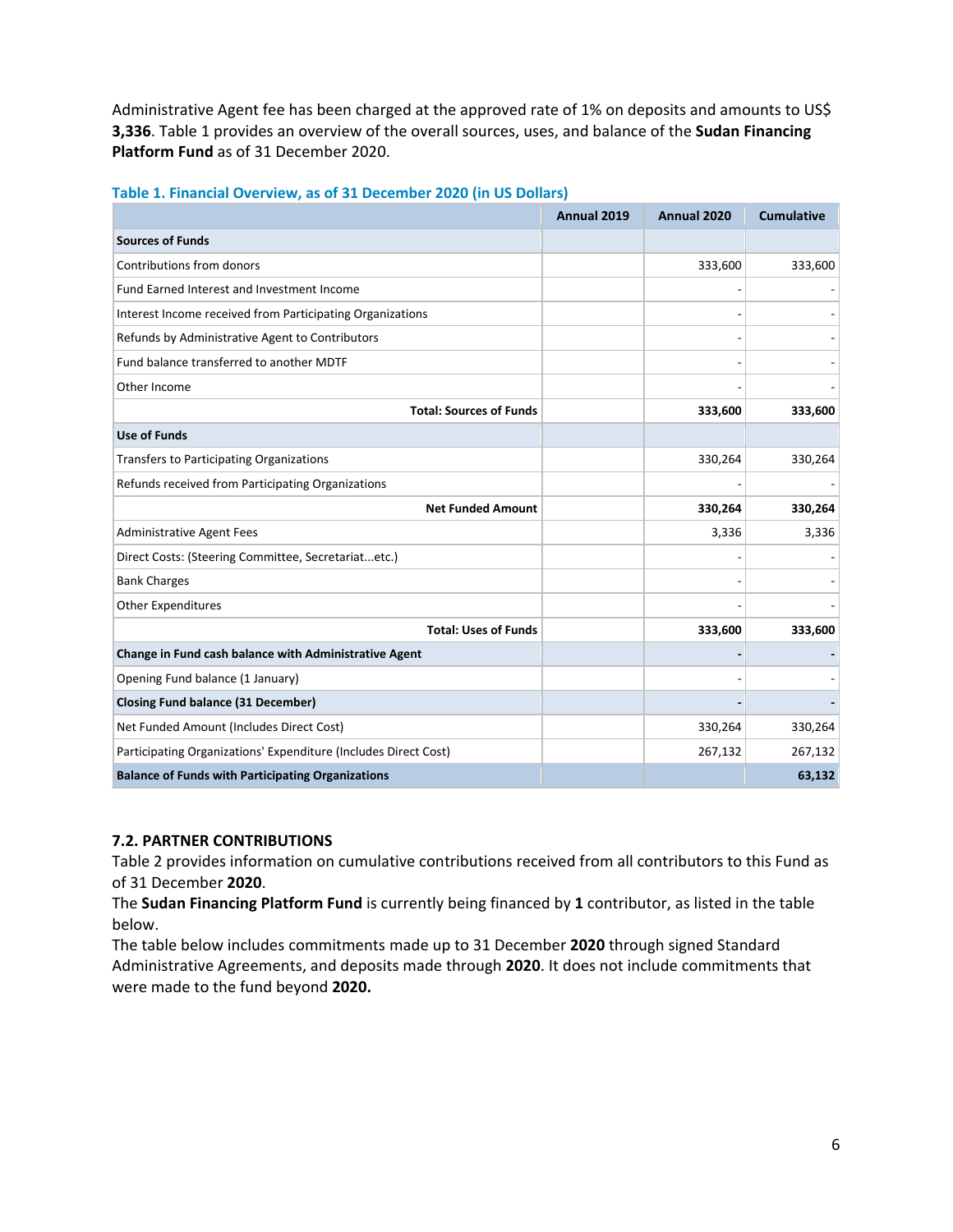| <b>Contributors</b>                     | <b>Total</b><br><b>Commitments</b> | <b>Prior Years</b><br>as of 31-Dec-2019<br><b>Deposits</b> | <b>Current Year</b><br>Jan-Dec-2020<br><b>Deposits</b> | <b>Total</b><br><b>Deposits</b> |
|-----------------------------------------|------------------------------------|------------------------------------------------------------|--------------------------------------------------------|---------------------------------|
| DEPARTMENT FOR INT'L DEVELOPMENT (DFID) | 333,600                            |                                                            | 333.600                                                | 333,600                         |
| <b>Grand Total</b>                      | 333,600                            |                                                            | 333.600                                                | 333,600                         |

# **7.3. TRANSFER OF FUNDS**

Allocations to Participating Organizations are approved by the Steering Committee and disbursed by the Administrative Agent. As of 31 December **2020**, the AA has transferred US\$ **330,264** to **1** Participating Organization as per Table 3.

# **Table 3. Transfer, Refund, and Net Funded Amount by Participating Organization, as of 31 December 2020 (in US Dollars)**

| Participating       | Prior Years as of 31-Dec-2019 |                |                   | <b>Current Year Jan-Dec-2020</b> |                |                   | Total            |                |                   |
|---------------------|-------------------------------|----------------|-------------------|----------------------------------|----------------|-------------------|------------------|----------------|-------------------|
| <b>Organization</b> | <b>Transfers</b>              | <b>Refunds</b> | <b>Net Funded</b> | <b>Transfers</b>                 | <b>Refunds</b> | <b>Net Funded</b> | <b>Transfers</b> | <b>Refunds</b> | <b>Net Funded</b> |
| <b>UNDP</b>         |                               |                |                   | 330.264                          |                | 330.264           | 330.264          |                | 330,264           |
| <b>Grand Total</b>  |                               |                |                   | 330,264                          |                | 330.264           | 330.264          |                | 330,264           |

# **7.4. EXPENDITURE AND FINANCIAL DELIVERY RATES**

All final expenditures reported for the year **2020** were submitted by the Headquarters of the Participating Organizations.

Project expenditures are incurred and monitored by each Participating Organization, and are reported as per the agreed upon categories for inter‐agency harmonized reporting. The reported expenditures were submitted via the MPTF Office's online expenditure reporting tool. The **2020** expenditure data has been posted on the MPTF Office GATEWAY at http://mptf.undp.org/factsheet/fund/4SD00.

# **7.4.1 EXPENDITURE REPORTED BY PARTICIPATING ORGANIZATION**

In **2020**, US\$ **330,264** was net funded to Participating Organizations, and US\$ **267,132** was reported in expenditure.

As shown in table below, the cumulative net funded amount is US\$ **330,264** and cumulative expenditures reported by the Participating Organizations amount to US\$ **267,132**. This equates to an overall Fund expenditure delivery rate of **81** percent.

# **Table 4 Net Funded Amount, Reported Expenditure, and Financial Delivery by Participating Organization, as of 31 December 2020 (in US Dollars)**

|                                      |                           |                                    | <b>Expenditure</b>                      |                                     |                   |                           |
|--------------------------------------|---------------------------|------------------------------------|-----------------------------------------|-------------------------------------|-------------------|---------------------------|
| <b>Participating</b><br>Organization | Approved<br><b>Amount</b> | <b>Net Funded</b><br><b>Amount</b> | <b>Prior Years</b><br>as of 31-Dec-2019 | <b>Current Year</b><br>Jan-Dec-2020 | <b>Cumulative</b> | <b>Delivery Rate</b><br>% |
| <b>UNDP</b>                          | 330,264                   | 330,264                            |                                         | 267,132                             | 267.132           | 80.88                     |
| <b>Grand Total</b>                   | 330,264                   | 330,264                            |                                         | 267,132                             | 267,132           | 80.88                     |

# **7.4.2 EXPENDITURE BY PROJECT**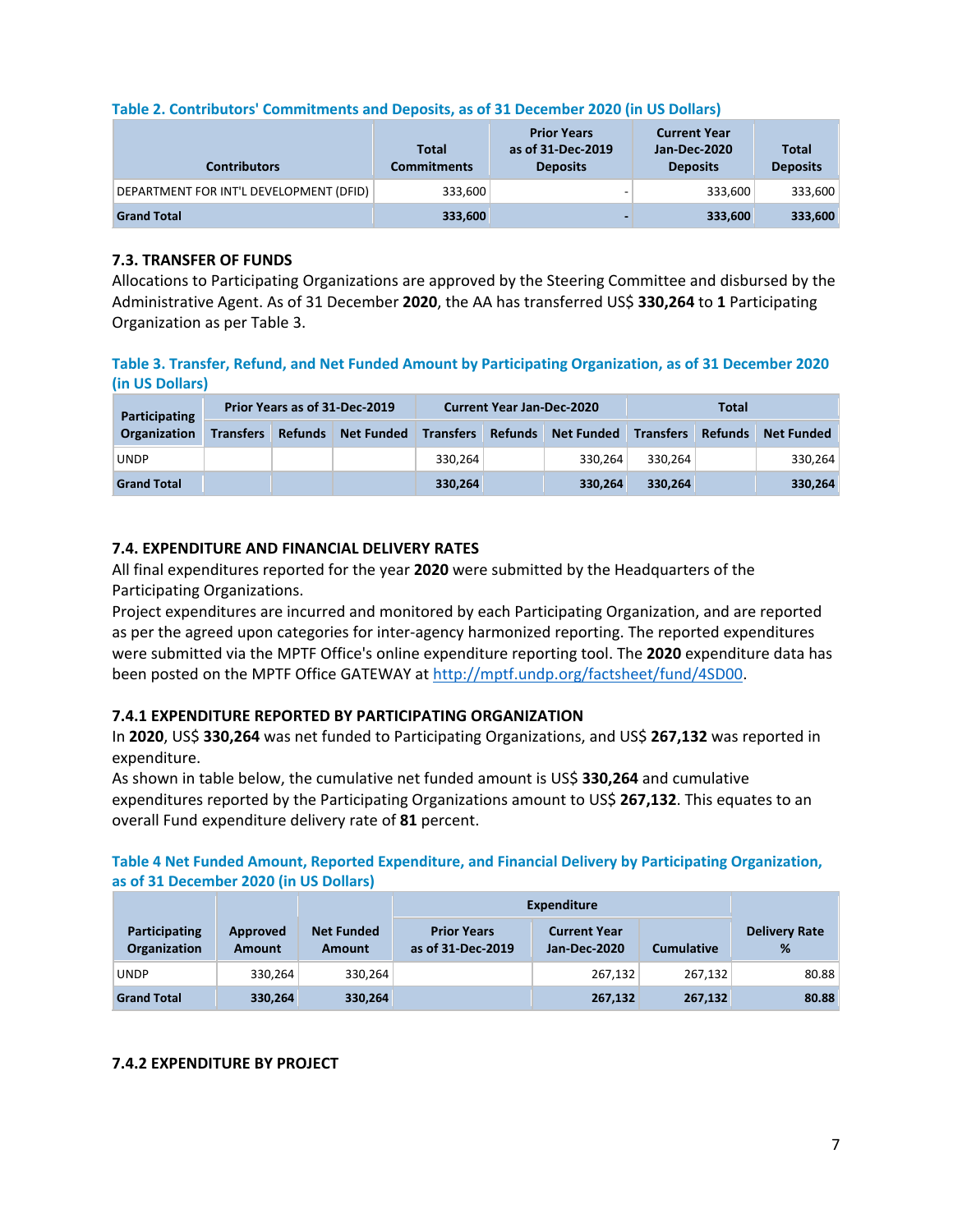Table 5 displays the net funded amounts, expenditures reported and the financial delivery rates by Participating Organization and by project.

|                    | <b>Country / Project No.and Project Title</b>    | Participating Approved Net Funded<br>Organization | <b>Amount</b> | Amount  | <b>Expenditure</b> | <b>Delivery Rate</b><br>% |
|--------------------|--------------------------------------------------|---------------------------------------------------|---------------|---------|--------------------|---------------------------|
| Sudan              |                                                  |                                                   |               |         |                    |                           |
| 00119859           | Secretariat - Sudan International Partners Forum | <b>UNDP</b>                                       | 330,264       | 330,264 | 267,132            | 80.88                     |
| Sudan Total        |                                                  |                                                   | 330,264       | 330,264 | 267,132            | 80.88                     |
|                    |                                                  |                                                   |               |         |                    |                           |
| <b>Grand Total</b> |                                                  |                                                   | 330,264       | 330,264 | 267,132            | 80.88                     |

# **7.4.3 EXPENDITURE REPORTED BY CATEGORY**

Project expenditures are incurred and monitored by each Participating Organization and are reported as per the agreed categories for inter‐agency harmonized reporting.

# **Table 6 Expenditure by UNDG Budget Category, as of 31 December 2020 (in US Dollars)**

|                                              | <b>Expenditure</b>                      |                                            |                          |                                                     |
|----------------------------------------------|-----------------------------------------|--------------------------------------------|--------------------------|-----------------------------------------------------|
| Category                                     | <b>Prior Years</b><br>as of 31-Dec-2019 | <b>Current Year</b><br><b>Jan-Dec-2020</b> | <b>Total</b>             | <b>Percentage of Total</b><br><b>Programme Cost</b> |
| <b>Staff &amp; Personnel Cost</b>            |                                         | 246,785                                    | 246,785                  | 98.85                                               |
| Supplies, Comm, Materials                    | -                                       |                                            | $\overline{\phantom{a}}$ |                                                     |
| Equipment, Vehicles, Furniture, Depreciation | $\qquad \qquad$                         |                                            | -                        |                                                     |
| <b>Contractual Services</b>                  |                                         |                                            |                          |                                                     |
| Travel                                       |                                         |                                            |                          |                                                     |
| <b>Transfers and Grants</b>                  |                                         |                                            |                          |                                                     |
| <b>General Operating</b>                     |                                         | 2,870                                      | 2,870                    | 1.15                                                |
| <b>Programme Costs Total</b>                 |                                         | 249,656                                    | 249,656                  | 100.00                                              |
| <sup>1</sup> Indirect Support Costs Total    |                                         | 17,476                                     | 17,476                   | 7.00                                                |
| <b>Total</b>                                 |                                         | 267,132                                    | 267,132                  |                                                     |

# **7.5. COST RECOVERY**

Cost recovery policies for the Fund are guided by the applicable provisions of the Terms of Reference, the MOU concluded between the Administrative Agent and Participating Organizations, and the SAAs concluded between the Administrative Agent and Contributors, based on rates approved by UNDG. The policies in place, as of 31 December **2020**, were as follows:

 **The Administrative Agent (AA) fee:** 1% is charged at the time of contributor deposit and covers services provided on that contribution for the entire duration of the Fund. In the reporting period US\$ **3,336** was deducted in AA‐fees. Cumulatively, as of 31 December **2020**, US\$ **3,336** has been charged in AA‐fees.

**Indirect Costs of Participating Organizations:** Participating Organizations may charge 7% indirect costs. In the current reporting period US\$ **17,476** was deducted in indirect costs by Participating Organizations. Cumulatively, indirect costs amount to US\$ **17,476** as of 31 December **2020**.